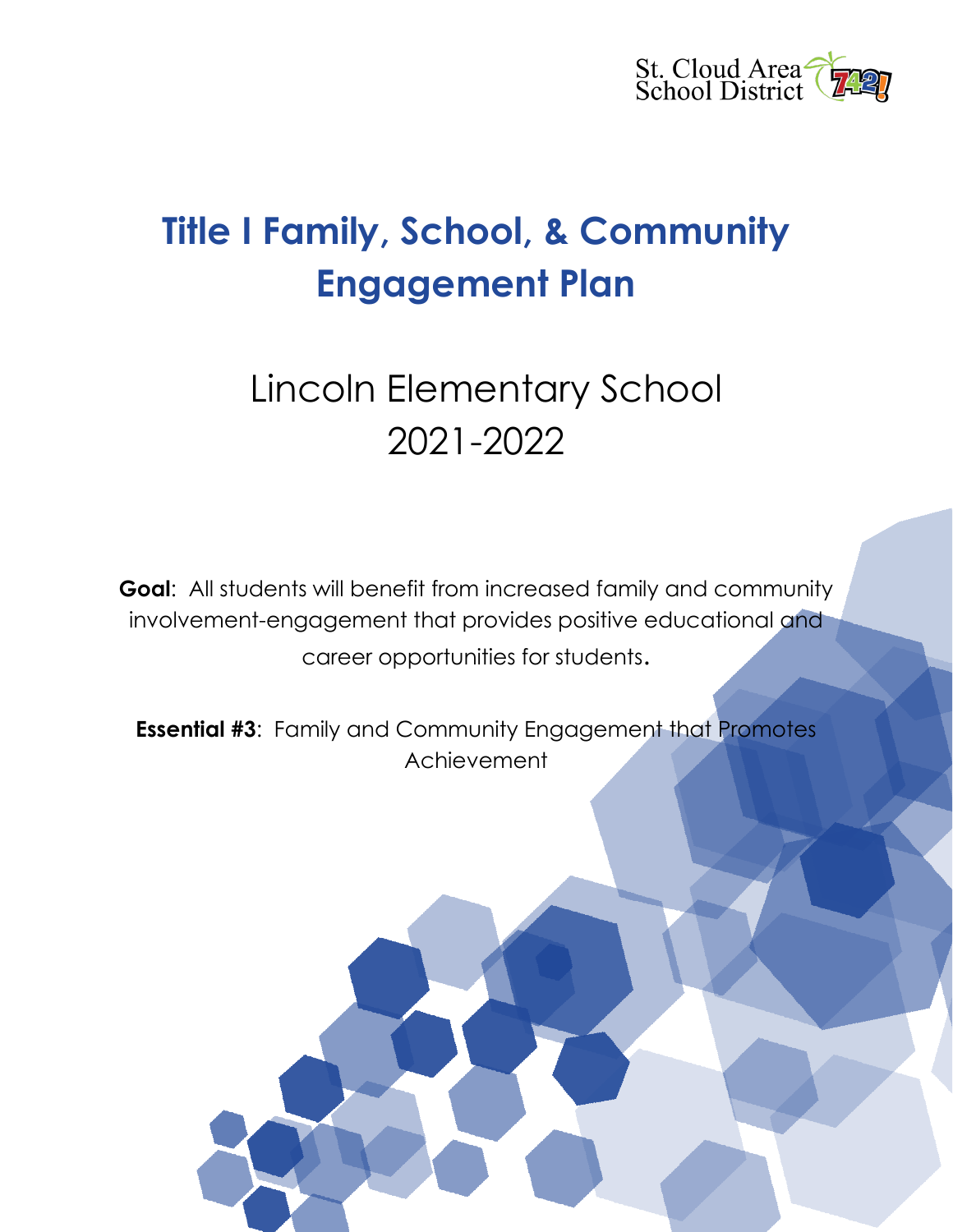

# **School: Lincoln Elementary School OVERVIEW**

### **ANNUAL MEETINGS**

- November 2021
- May 2022
- All information will be on our school website, for year-round access. If you have questions, please contact the school or your child's teacher.

### **SCHOOL-PARENT COMPACT**

- Development of the compact will take place during Goal Setting Conferences September 1st & 8th, 2021.
- Compacts will be distributed during Fall Conferences.

# **TITLE I PARENT INVOLVEMENT BUDGET**

- The 2021-2022 Title I Family Engagement Budget was shared September 24th, 2021.
- Title 1 Family Engagement funds will be used on events that help bring families and the school together in academics.
- Budgets and plans will be shared with families via the annual meetings and monthly PTA meetings.

### **PARENT INVOLVEMENT WORKSHOPS (Minimum Four)**

- Fall Learning Festival October 14th, 2021 4:00-6:00pm
- Math with Me Mondays via SeeSaw Sept. 27, Oct. 25, Nov. 29, Feb. 28, Mar. 28, Apr. 25, May 23
- Spring Family Picnic with Learning Activities May 19th, 2022 4-6pm  $\circledcirc$  the park outside Talahi Elementary School
- Other events will be happening throughout the year! Stay tuned for more information on our school website, SeeSaw, and social media.

#### **PARTNER PROGRAMS**

- Boys and Girls Club of America; KidStop
- United Way
- NAACP

# **ACCESSIBILITY**

- School and parent engagement is made accessible for all parents by the following:
	- Holding events during various and extended time periods to accommodate schedules
	- Providing snacks-meals to encourage all families to be able to participate
	- Providing materials and resources for all families to participate in learning at home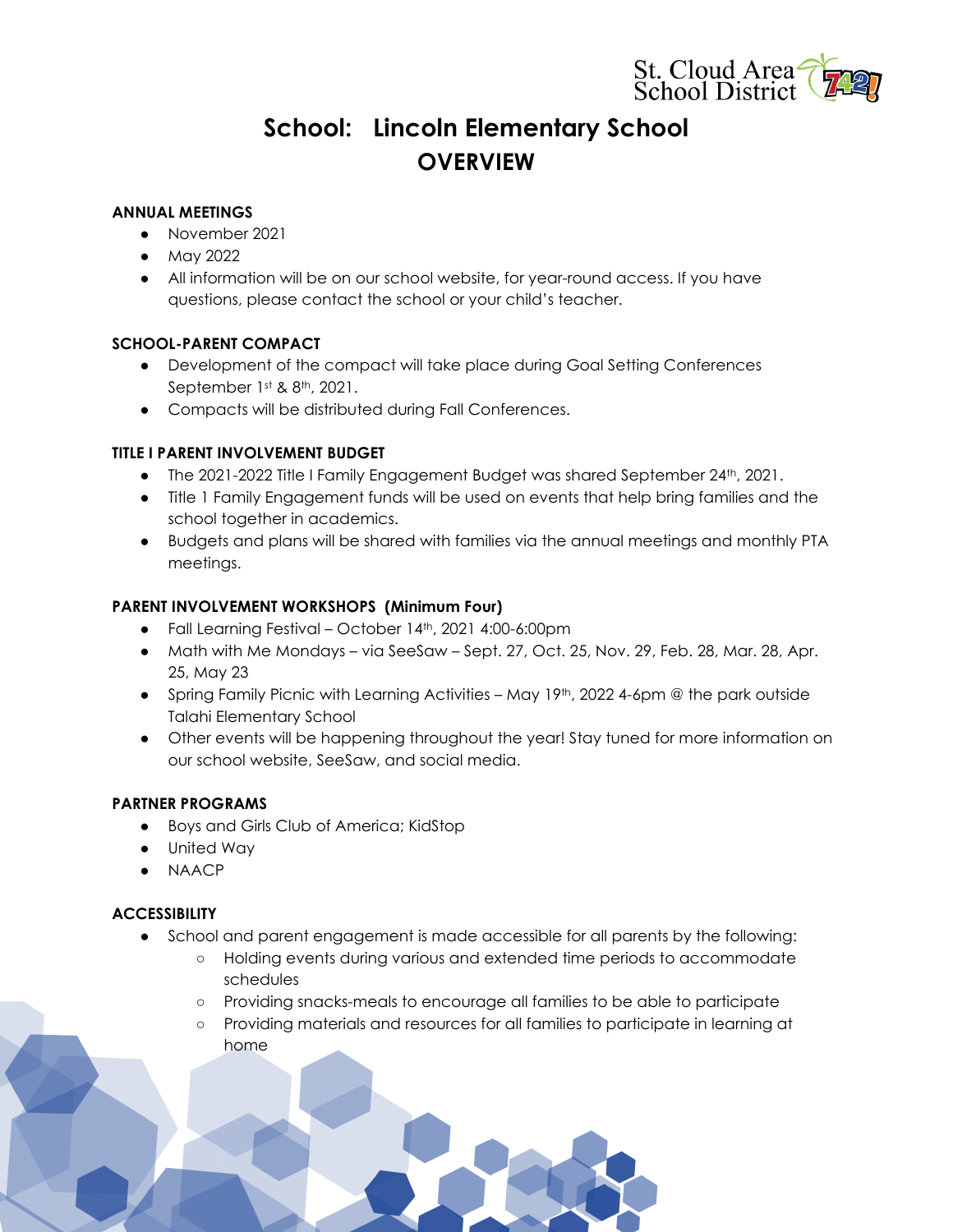

# **COMMUNICATIONS**

- We communicate with non-English speaking families through translators at conferences, parent, and family events.
- Important written information is translated for families.

We believe that our families and community are key to student achievement and the success of our school. In order to meet the school's goals, we need your input in decision making throughout the school year. Please join us for the opportunities below.

| <b>ANNUAL MEETING</b>                                                                                                                                                                                                                                                                                                                                                                                                                                                                                                                                                                                                                                                                                                                                             | <b>PARENT INVOLVEMENT WORKSHOPS</b>                                                                                                                                                                                                                                                                                                                                                                                                                                          |
|-------------------------------------------------------------------------------------------------------------------------------------------------------------------------------------------------------------------------------------------------------------------------------------------------------------------------------------------------------------------------------------------------------------------------------------------------------------------------------------------------------------------------------------------------------------------------------------------------------------------------------------------------------------------------------------------------------------------------------------------------------------------|------------------------------------------------------------------------------------------------------------------------------------------------------------------------------------------------------------------------------------------------------------------------------------------------------------------------------------------------------------------------------------------------------------------------------------------------------------------------------|
| Families are invited to attend the Annual<br>Meeting November 18th to learn about our<br>school's Title I program and requirements.<br>Families will have opportunities to review and<br>provide feedback in the following areas<br>among others:<br>Title I School Status<br>Rights of Title I Parents<br>AYP/School Achievement Data<br>Overall School Budget<br>$\bullet$<br>Overview of Parent Involvement Plan                                                                                                                                                                                                                                                                                                                                               | Fall Learning Festival - October 14th, 2021<br>$\bullet$<br>4:00-6:00pm<br>Math with Me Mondays - via SeeSaw -<br>$\bullet$<br>Sept. 27, Oct. 25, Nov. 29, Feb. 28, Mar.<br>28, Apr. 25, May 23<br>Spring Family Picnic with Learning<br>Activities - May 19th, 2022 4-6pm $@$ the<br>park outside Talahi Elementary School<br>Other events will be happening<br>throughout the year! Stay tuned for more<br>information on our school website,<br>SeeSaw, and social media. |
| <b>SCHOOL-PARENT COMPACT</b><br>The School-Parent Compact is a<br>communication tool to partner in supporting<br>student achievement for parents, school staff,<br>and students. The Compact is an agreement<br>regarding how each person, including the<br>student, will support one another in ensuring<br>that the student is successful. We will be<br>reviewing our Compact on the dates below,<br>please join us!<br>Development of the compact will<br>take place during Goal Setting<br>Conferences September 1st & 8th, 2021.<br>Compacts will be distributed during<br>Fall Conferences.<br>If you can't make one of the meetings above,<br>please be sure to review the Compact when<br>it comes home. It is also available via the<br>school website. | <b>PARTNER PROGRAMS</b><br>Please join our school community partners for<br>events that support achievement for our<br>students and families. Please see their<br>websites for dates and details.<br>BOYS AND GIRLS CLUB OF AMERICA;<br><b>KIDSTOP</b><br><b>UNITED WAY</b><br>$\bullet$<br><b>NAACP</b>                                                                                                                                                                     |